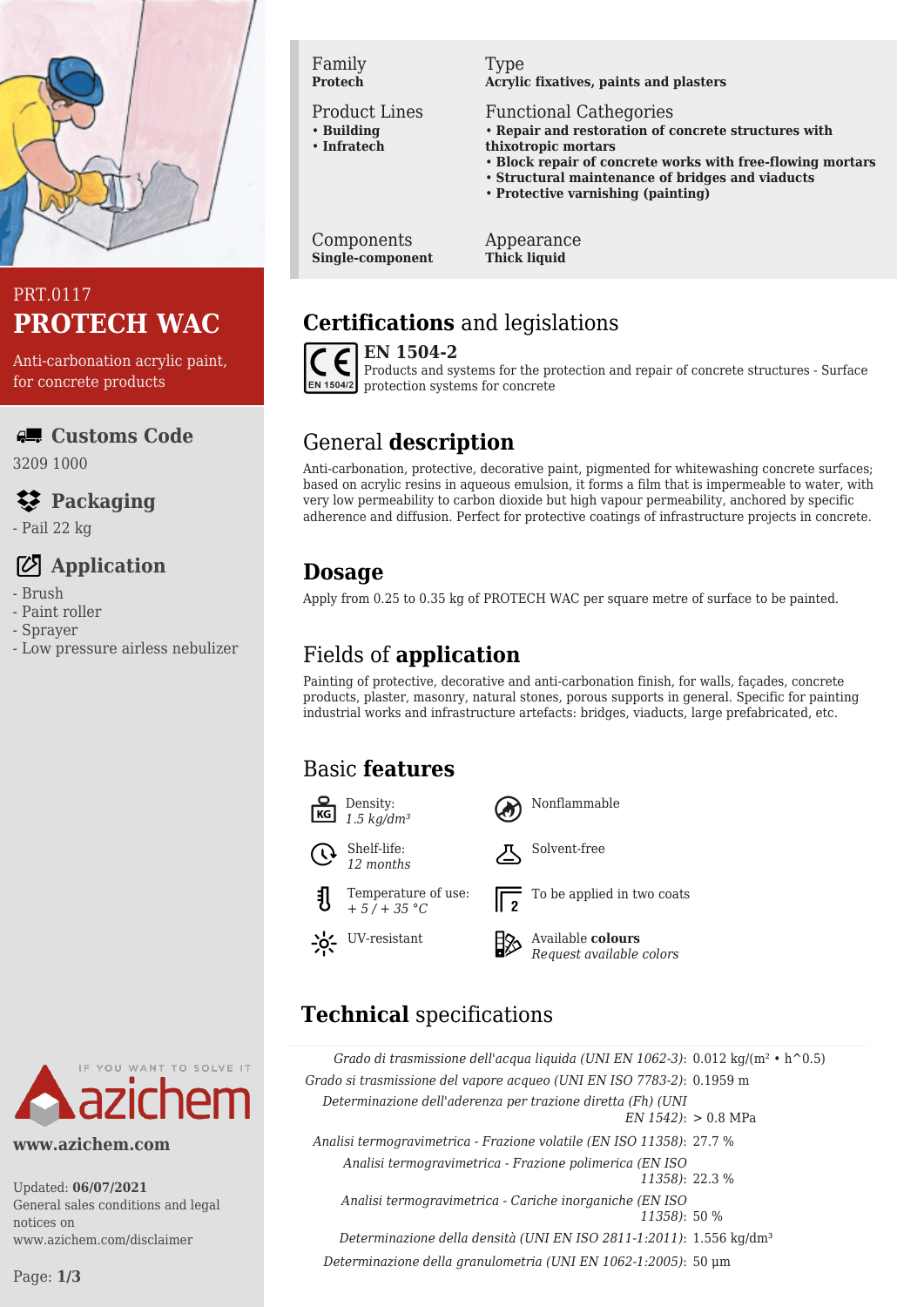*Determinazione delle materie volatili (VOC) (UNI EN ISO 3251:2008)*: 10.95 g/l *Complete hardening (a 20°C)*: 6-8 h *Hard to touch (a 20°C)*: 1-2 h *Permeability to CO2 Sd CO2 (UNI EN 1062-6:2003)*: 740 m

### Tools **cleansing Applicable** on

- Water Plasters Plasters Plasters Plasters Plasters Plasters Plasters Plasters Plasters Plasters Plasters Plasters Plasters Plasters Plasters Plasters Plasters Plasters Plasters Pla
	- Concrete
	- Cement-based or lime-based mortars
	- Prefabricated concrete
	- Fiber-cement • Rock walls

# Substrate **preparation**

The surfaces of application should be clean, free of any soiling, crumbling and non-adhering parts, or non-absorbent, dust, pre-existing paints, etc. Degraded or uneven surfaces should be reclaimed with products of the family REPAR or with adhesive cement mortars packaged in situ, based on BOND HG and polypropylene fibres READYMESH PM-180.

Despite it is a good habit to apply an acrylic paint after preliminary treatment of the surfaces with the suitable reinforcing fixative PROTECH FIX AC, in the case of PROTECH WAC this operation is not strictly necessary.

## **Instructions** for use

Apply the product in 2 coats, with a brush, roller or spray, diluting it with water according to the following dosages (% in weight):

- roller or brush = 10%
- $-$  spray =  $15% 25%$

Overcoat only after drying of the previous coat.

## **Storage** and preservation

Protect from freezing. Store the product in its original packing, in a fresh and dry environment, avoiding frost and direct sunlight. Inadequate storage of the product may result in a loss of rheological performance. Protect from humidity.





#### **www.azichem.com**

Updated: **06/07/2021** General sales conditions and legal notices on www.azichem.com/disclaimer